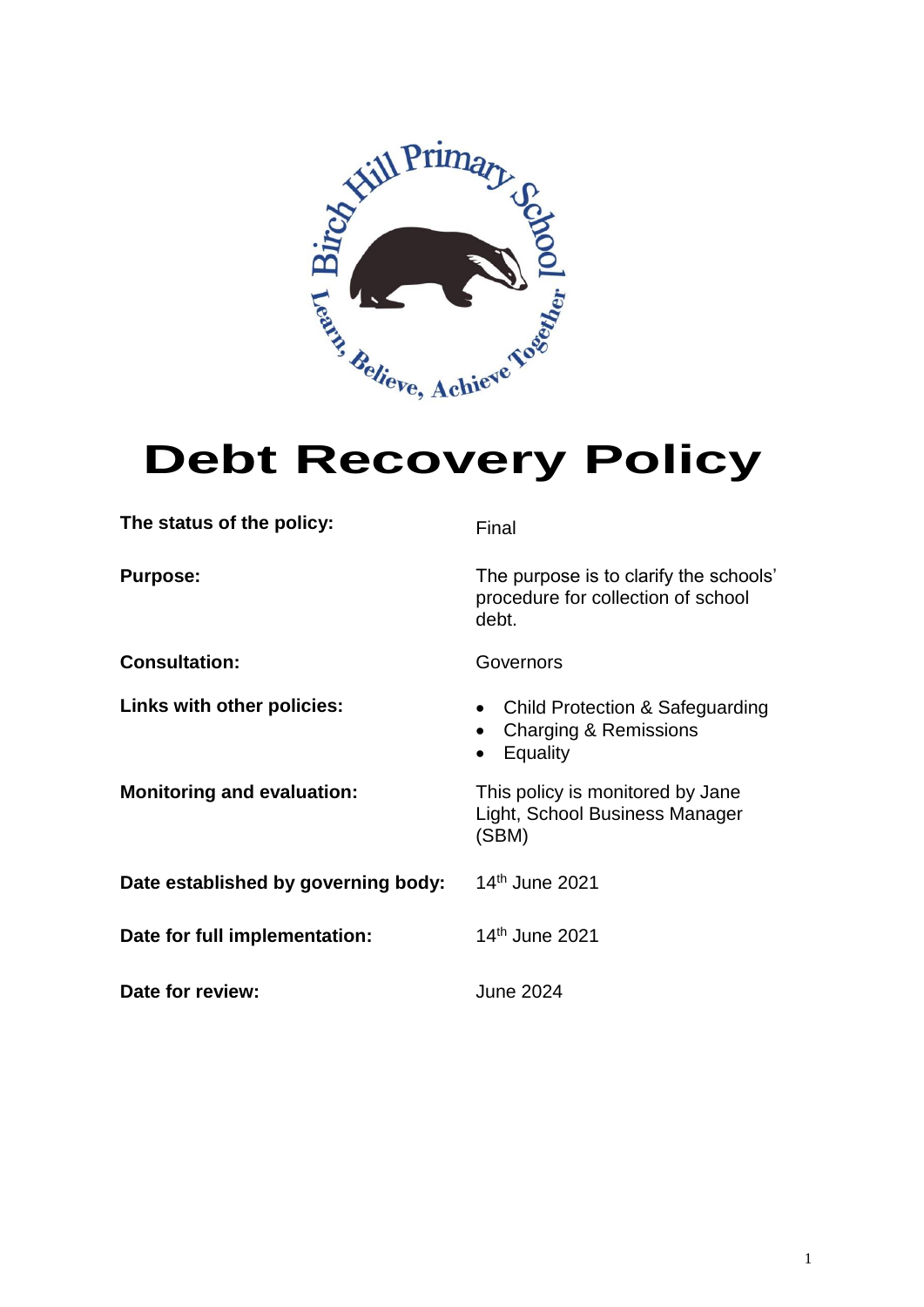## **Introduction**

The need to ensure public funds are managed and utilised efficiently requires the school to take all reasonable measures to control the debts owed to it.

All trips and activities arranged by the school are to enhance the children's learning experience; however, without sufficient contribution from parents, these trips and activities will be put into jeopardy.

The government is clear in its guidance to schools should insufficient contributions be received from parents; the activity should be cancelled. This is not something the school would do lightly, but, unless the activity is self-funding, cancellation is a decision that will need to be made.

# **Voluntary Contributions for school visits/workshops**

If an activity occurs during the course of the school day, whether on the school premises or elsewhere, the school can ask parents for a *voluntary* contribution towards the cost of providing those activities

To ensure that parents are aware of the voluntary nature of the contribution being requested, the school will request voluntary contributions in the form of a letter, text/emails or via Teachers2Parents.

Reminder messages will be issued should the voluntary contributions towards the event, trip or activity not cover the cost of provision. Should the voluntary contributions not meet the full cost of providing that activity, a decision to cancel will be made and parents will be notified of that decision.

If there is a cancellation charge, refunds will be processed after deducting that charge.

If an activity goes ahead, children of parents who are unable, or unwilling, to provide a voluntary contribution will not be excluded from that activity.

# **Non-Voluntary Contributions**

#### **School Lunches**

The school is under no obligation to pay for school lunches requested by parents. All non-payment of requested meals is a debt to the school and should be paid by the parent, not from public funds.

The school, as catering provider, administers the collection of school lunch payments and debt. Therefore, it is imperative that the simplest and most efficient procedures are in place for the collection and debt management of dinner money. School now requires all lunches to be booked at home and parents cannot book without paying for lunch so lunch debt is now at very low levels. Some lunches may be booked in school when children do not have a packed lunch or have forgotten to order and these bookings may incur debt.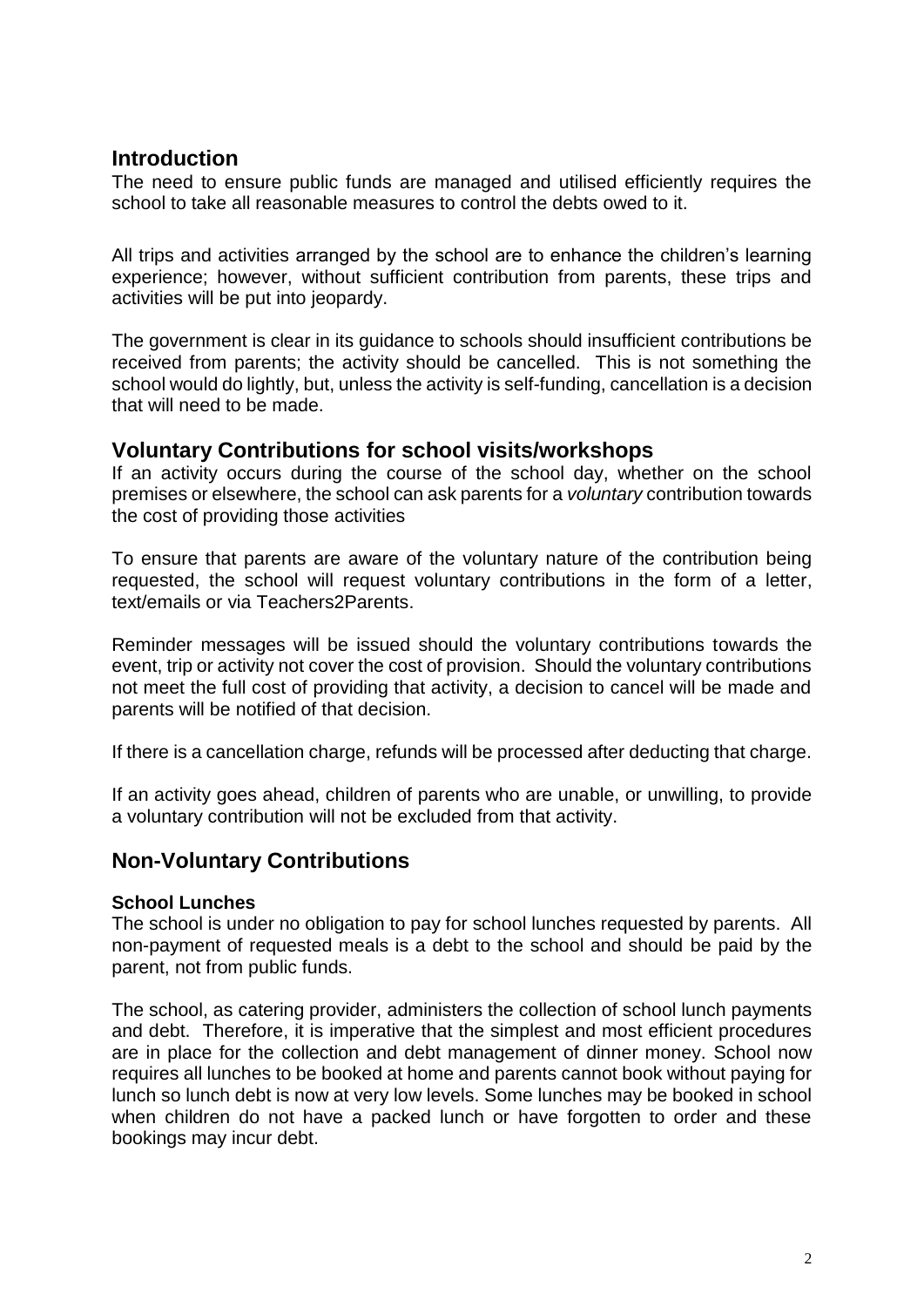The School Business Manager and Admin Assistant check the lunch arrears once a week. If more than one week's lunch payments are not received, the following practice will be followed:

- 1) Lunch ordering will be turned off from the next full week. The parent will be advised that they must provide a packed lunch for their child until the debt is paid. If the child does not bring in a packed lunch, the parent will be called daily and reminded that it is their responsibility to provide a lunch for their child.
- 2) Reminder texts will be sent twice weekly.
- 3) If payment has not been received by the following half term holiday an invoice will be issued. The letter will offer the commencement of a payment plan. A reminder will be sent and a follow-up call made.
- 4) If the debt remains unpaid and the child leaves the school, the Governing Body will be informed.

#### **Swimming**

The school asks for voluntary contributions towards the costs of the coach hire only – the school pays for the hire of the pool and the swimming instruction. This cost is reviewed annually and parents are informed in term before they start swimming.

# **School Residential Trips and Activities Outside School Hours**

Because penalties for cancellation will be incurred should an activity be cancelled, the decision to cancel a residential trip needs to be made at least 3 months before the trip is due to take place. This means that at least 85% of the payments due must be paid 3 months prior to the trip's commencement date.

If cancellation is the only option available to the school, all cancellation penalties will be taken from the payments already received, and the residual balance will be refunded to parents.

To ensure all contributions are received 3 months before the commencement of a residential trip, the following procedure will be put into practice:

- 1) A letter notifying parents of the intended trip will be sent. This will include details about the trip, including the activities to be undertaken; the costs associated with the trip; and a consent form, which will act as an agreement that the cost of the trip will be paid by the parent.
- 2) Following the letter, the school will send a letter to parents to inform them of the cost. Payment amounts and their due dates will be included in the letter. All these payments must be received by the payment due date, prior to the start of the trip.
- 3) If any of the payments have not been paid by their due dates, the parent will be invited to a meeting with the headteacher/Yr 6 leader to discuss the matter and, if necessary, a payment plan will be put in place.
- 4) Insufficient contributions for the trip will mean the trip is likely to be cancelled. Parents will be informed of the decision. Refunds will be made after the deduction of any cancellation charges levied.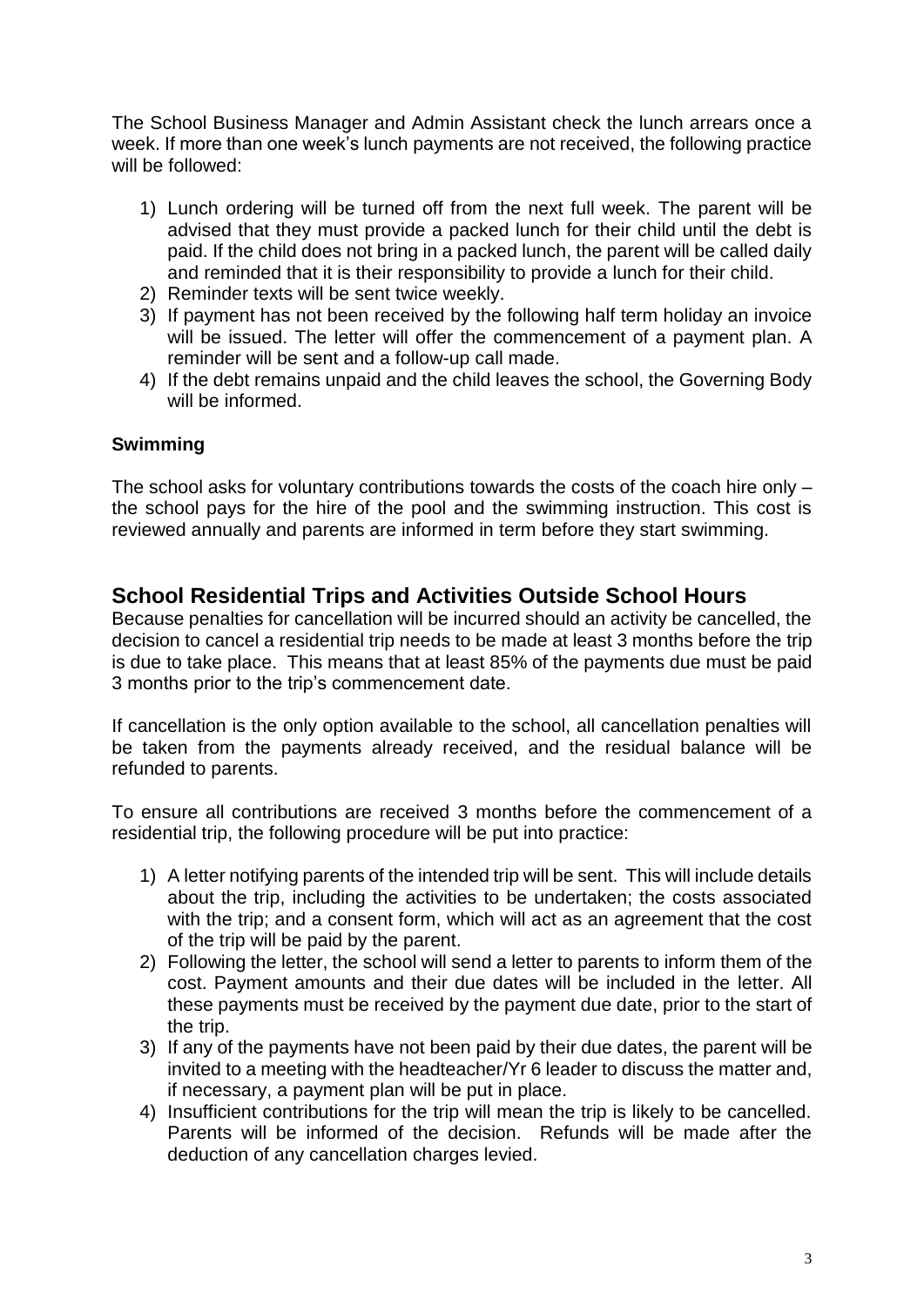# **Nursery**

The school will offer parents the option of taking their 15 hours free hours, as a flexible option. This means that parents can choose between any day and any session. Parents also have the option to 'top up' the 15 hours to full time provision. If they are eligible for 30 hours funding, there is no charge. If parents are not eligible for 30 hours funding, these additional session will be charged at the same rate as Local Authority funding.

Parents will be sent an invoice for any additional hours/sessions in advanced. Parents are expected to pay half of the invoice half way through the term and settle any outstanding fees before the end of the term. Any unpaid invoices will chased, similar to be procedures above. The child's place for the next term will be cancelled if the invoice is unpaid.

# **Reporting**

The headteacher will ensure that debt levels are monitored regularly.

Records of individual debts will be maintained and no debt should be allowed to exceed £\* see below. All debts over this will be reported to the Governing Body.

The Governing Body will review significant outstanding debt annually and determine whether further action to recover the debt is required.

All bad debts are reviewed and a decision is made whether to write them off. This is reported to governors.

\* Trips/Swimming and enrichment – not applicable Lunch - £11.50 Residential - £250 Nursery - £250

# **Debt Recovery Procedures**

Where payment from the parent/carer has **not** been received within the above acceptable credit period the following process should be applied.

### **First 'overdue payment' reminder letter**

An initial reminder letter will be sent home requesting the amount be paid by an appropriate due date.

### **Second 'overdue payment' reminder letter (WARNING LETTER)**

If full payment is not received by the due date in the first letter, a second letter will be sent with a further deadline date and a payment plan. A follow up phone call will be made to the parent/carer.

### **Third (FINAL) 'overdue payment' reminder letter**

If full payment is not received and no response is made, Letter 3 will be sent home advising this is a Final reminder and payment must be received immediately